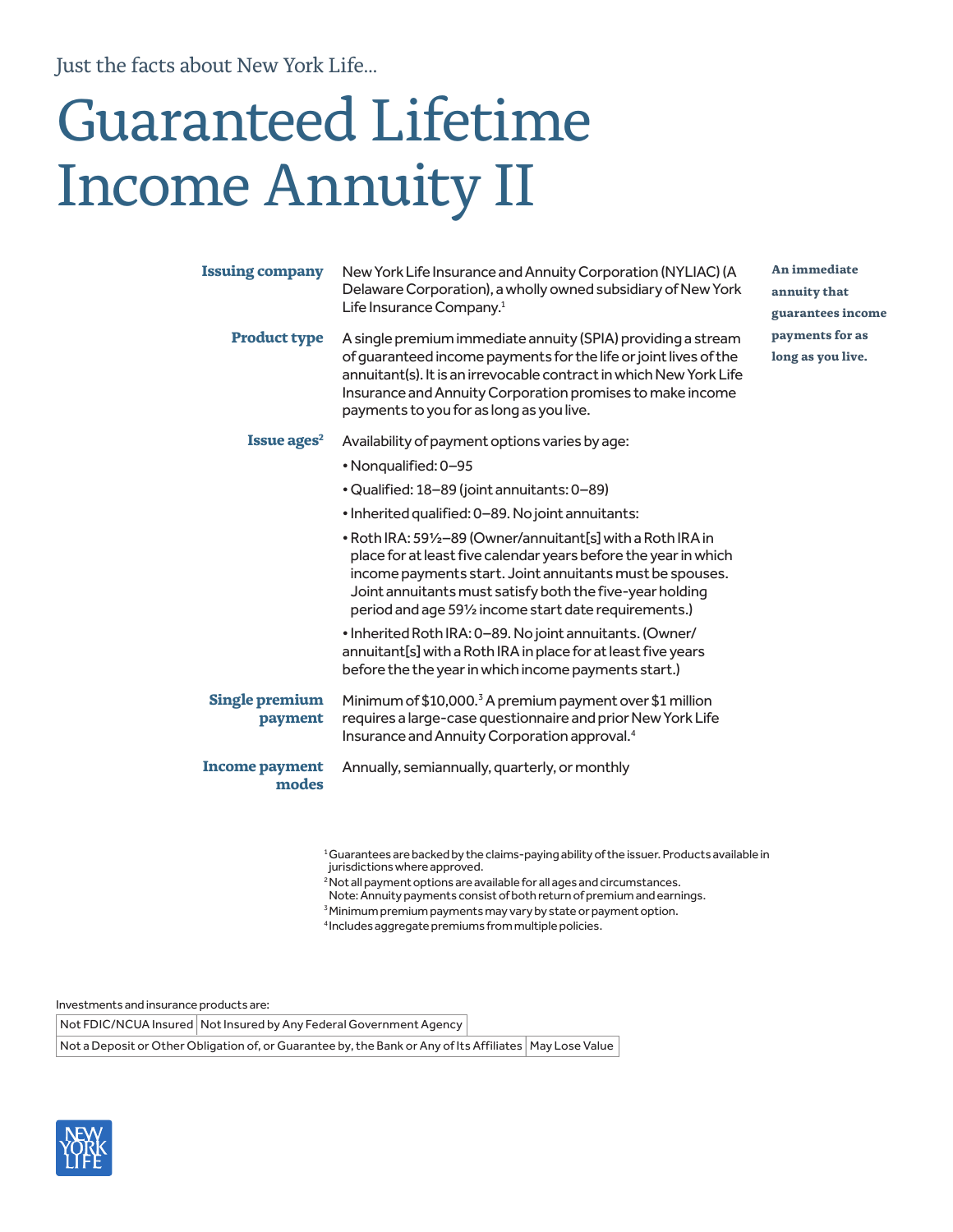## **Payment options2,5**

**Life Only:** Generally provides maximum lifetime income for one person (or two people for a Joint Life Only policy). Payments stop at the annuitant's death. For the Joint Life Only option, if one annuitant dies, the payments continue to the survivor for the rest of his or her life. Payments stop at the death of both annuitants.

**Life with Period Certain:** Pays income for one lifetime (or two for a Joint Life policy) or a guaranteed period of time (5 to 30 years), whichever is longer. If the annuitant (or both annuitants for a Joint Life policy) were to live beyond that period, payments would continue for the lifetime(s) of the annuitant(s). If one (or both) were to die prior to the end of the guaranteed period, payments would continue to the beneficiaries for the remainder of the guaranteed period.<sup>6,7</sup>

**Life with Cash Refund:** Pays income for one lifetime (and the lifetime of one other person if a Joint Life policy). Additionally, this option guarantees that if the annuitant(s) die(s), the beneficiaries will receive a lump sum equaling the premium amount less all payments made to the annuitant(s).<sup>8</sup> For Joint Life policies, this option is available only if the survivor's income is 100% of the income benefit while both annuitants are alive.

**Life with Installment Refund:** Pays for one lifetime (and the lifetime of one other person if a Joint Life policy). Additionally, this option guarantees that if the annuitants die, the beneficiaries will continue to receive the annuity payments until the premium is fully recovered. The Installment Refund provision entitles the beneficiaries to receive the total of the premium less all payments made on a scheduled installment basis.<sup>7,8</sup>

Life with Percent of Premium Death Benefit:<sup>9</sup> Offers income for one lifetime (and the lifetime of one other person if a Joint Life policy). It also guarantees that when the annuitant dies (or both annuitants for a Joint Life policy), the beneficiaries will receive a death benefit totaling 25% or 50% of the original premium (chosen at policy issue). This alternative pays a lower income for the same premium than an alternative that does not provide a guaranteed death benefit, but it ensures a legacy for the policy owner's heirs.

**Withdrawal features5**

**Payment Acceleration (for nonqualified policies with monthly payments):** Enables policy owners, after age 59½, to receive the next scheduled monthly payment, along with five subsequent payments—for a total of six months of income payments all at once. After this option is exercised, income payments will not be paid for the next five months. May be used two times during the life of the policy.

<sup>&</sup>lt;sup>5</sup> Payment options and features available only in jurisdictions where approved. Please be advised that when selecting a Life Only or Life with Period Certain payout option, there are limited situations (primarily younger annuitants) where the same or essentially the same income payment is available for longer guarantee periods or cash refund options.

<sup>6</sup> If the Joint Life with Period Certain policy includes a survivor income that is less than 100% of income while both annuitants are alive, the reduction in income will not take place until the first annuitant's death or the end of the guaranteed payment period, whichever is later.

<sup>7</sup> Upon the death of the annuitant (or both annuitants for a Joint Life policy), the remaining guaranteed payments can be commuted into a lump sum if the policy owner selected this option before death. The commuted value will always be less than the sum of the remaining payments.

<sup>8</sup> If the total payments received prior to the annuitant's death equal or exceed the initial premium paid for the policy, then no further payments will be made to beneficiaries upon death.

<sup>9</sup> The Percent of Premium Death Benefit payout option is not available on qualified policies. It is also not available in New York State.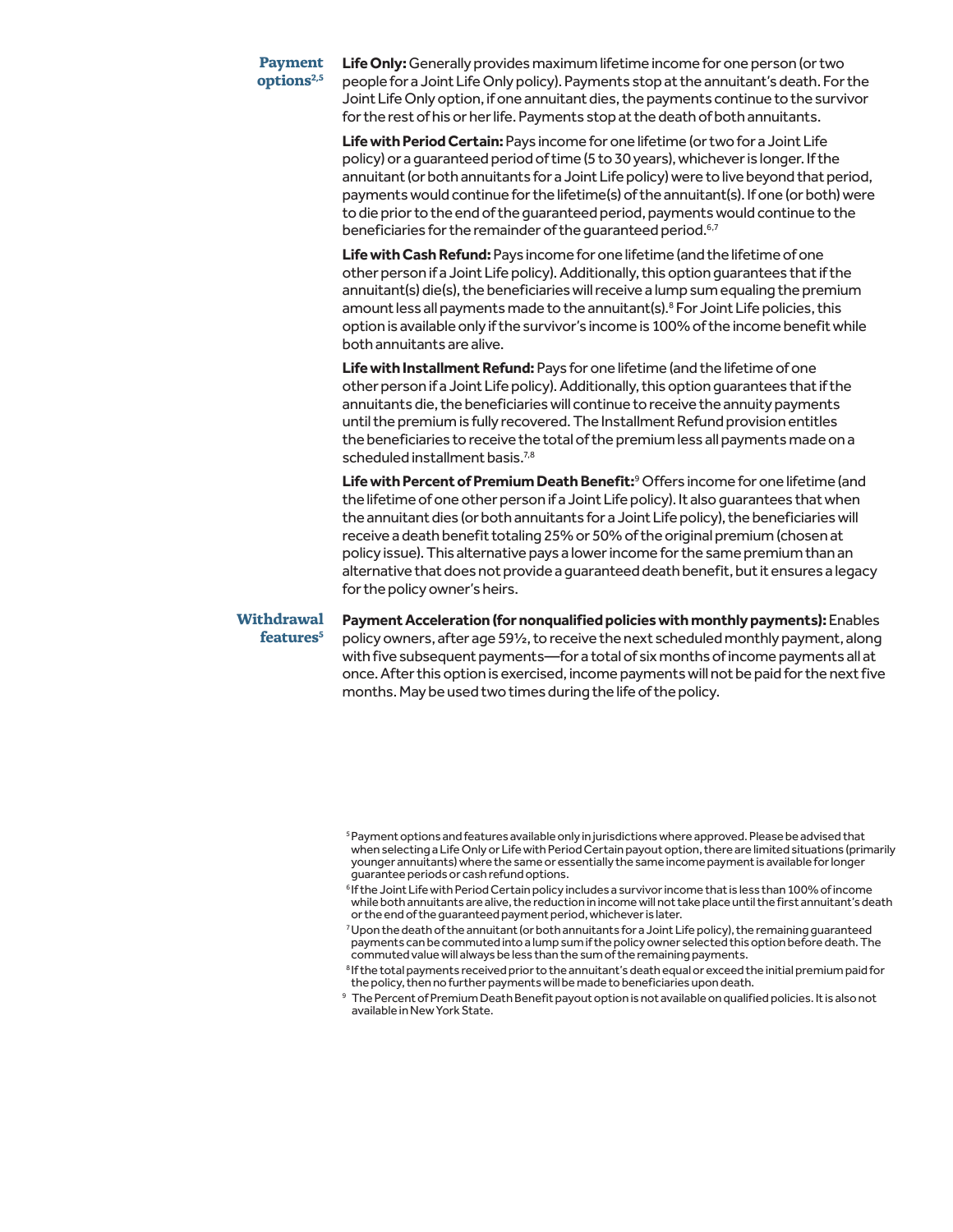**Up to 100% Cash Withdrawal (guaranteed periods only):**10,11 This feature allows the policy owner, after age 59½, to withdraw up to 100% of the discounted value of the remaining guaranteed payments at any time within the guaranteed payment period. Once this option is exercised, future income payments through the end of the guaranteed payment period will be reduced by the withdrawal percentage elected. If the annuitant is alive at the end of the guaranteed payment period, full annuity payments will then resume for the life of the policy.12 May be exercised once during the life of the policy. Cannot be used at the same time as the 30% Cash Withdrawal feature. Available only on nonqualified policies with Life with Cash Refund, Life with Installment Refund, or Life with Period Certain payment options.

**30% Cash Withdrawal (based on life expectancy):**10 This feature allows the annuitant, after age 59½, to withdraw 30% of the discounted value of the remaining payments expected to be paid, based on the annuitant's life expectancy when the policy was purchased. The option may be exercised on the 5th, 10th, or 15th anniversary of the first income payment or upon proof of a significant nonmedical financial loss,13 as specified by the policy. Once this option is exercised, future income payments will be reduced by 30% for the life of the policy. May be exercised once during the life of the policy. Cannot be used at the same time as the 100% Cash Withdrawal feature. Available on nonqualified policies with Life Only or Life with Percent of Premium Death Benefit payment options; on qualified policies with Life Only, Life with Cash Refund, Life with Installment Refund, or Life with 5- to 30-year payment options; and on Roth IRA Life Only policies.

**Taxation of Withdrawals (fully taxable):** Withdrawals made using the Payment Acceleration feature and the Cash Withdrawal feature will be reported to the Internal Revenue Service (IRS) as fully taxable.<sup>14</sup> In addition, penalty taxes may apply in certain circumstances when a withdrawal feature under an immediate annuity is exercised.15 Please consult a professional tax advisor.

## **Optional**

features<sup>5</sup>

**Reduction of Income for Joint Life Policies:** Most of the Joint Life policies we offer allow the surviving annuitant to receive from 40% to 99% of the original income amount after one of the annuitants dies. By reducing survivor income payments, the annuitants are able to enjoy a higher income while both are still alive.

- Reduction of Income percentage must be chosen at the time of purchase.
- For Life with Period Certain policies, if the first annuitant dies during the guaranteed payment period, the payments to the second annuitant will not be reduced until the end of that period.

<sup>&</sup>lt;sup>10</sup> The cash withdrawal amount is subject to an interest rate change adjustment that will increase or decrease the withdrawal amount based on the change in interest rates, as measured by the 10-Year Constant Maturity Treasury (CMT) Index, between the time you purchase your policy and the time you elect to receive the cash withdrawal. The 30% Cash Withdrawal feature is not available after the annuitant's life expectancy. The withdrawal is not 100% of the original purchase payment and is generally less than this value. Instead, it is based on the present value of the future guaranteed payments on the policy at the time of withdrawal.

<sup>&</sup>lt;sup>11</sup> The guaranteed payment periods for the Life with Cash Refund and Life with Installment Refund payment options are determined by dividing the premium paid for the policy by the annualized income benefit amount.

<sup>&</sup>lt;sup>12</sup> For Joint Life policies, full annuity payments will resume for the life of the policy at the end of the guaranteed payment period if at least one of the annuitants is alive at that time.

<sup>&</sup>lt;sup>13</sup> The nonmedical financial loss provision is not available in all jurisdictions. Ask your insurance professional for details.

<sup>&</sup>lt;sup>14</sup> The federal income tax treatment of an immediate annuity that contains a withdrawal feature, such as the Payment Acceleration and Cash Withdrawal features, is uncertain, and the IRS may determine that the taxable amount of the annuity payments and/or withdrawals received for any year is different from the amount reported by New York Life. For nonqualified policies, the exercise of a withdrawal feature may extend the period over which a policy owner may recover the investment in the contract, and may limit the policy owner's ability to fully recover the investment in the contract over the annuity payment period because of the reduction or elimination of future annuity payments. The policy owner should consult his or her tax advisor prior to exercising a withdrawal feature under an immediate annuity.

<sup>15</sup> If the policy owner purchases a policy with a withdrawal feature, such as the Payment Acceleration and the Cash Withdrawal features, before age 59½ and exercises the features within five years from the date of the first annuity payment (and after the policy owner has attained age 591/2), then a 10% penalty tax (plus interest) may be imposed retroactively on any annuity payments that would have been received before the policy owner attained age 59½ had the payments been made on a regular basis. The 10% penalty tax would be in addition to the ordinary income tax on the taxable amount of the lump-sum withdrawal. The policy owner should consult his or her tax advisor prior to exercising a withdrawal feature under an immediate annuity.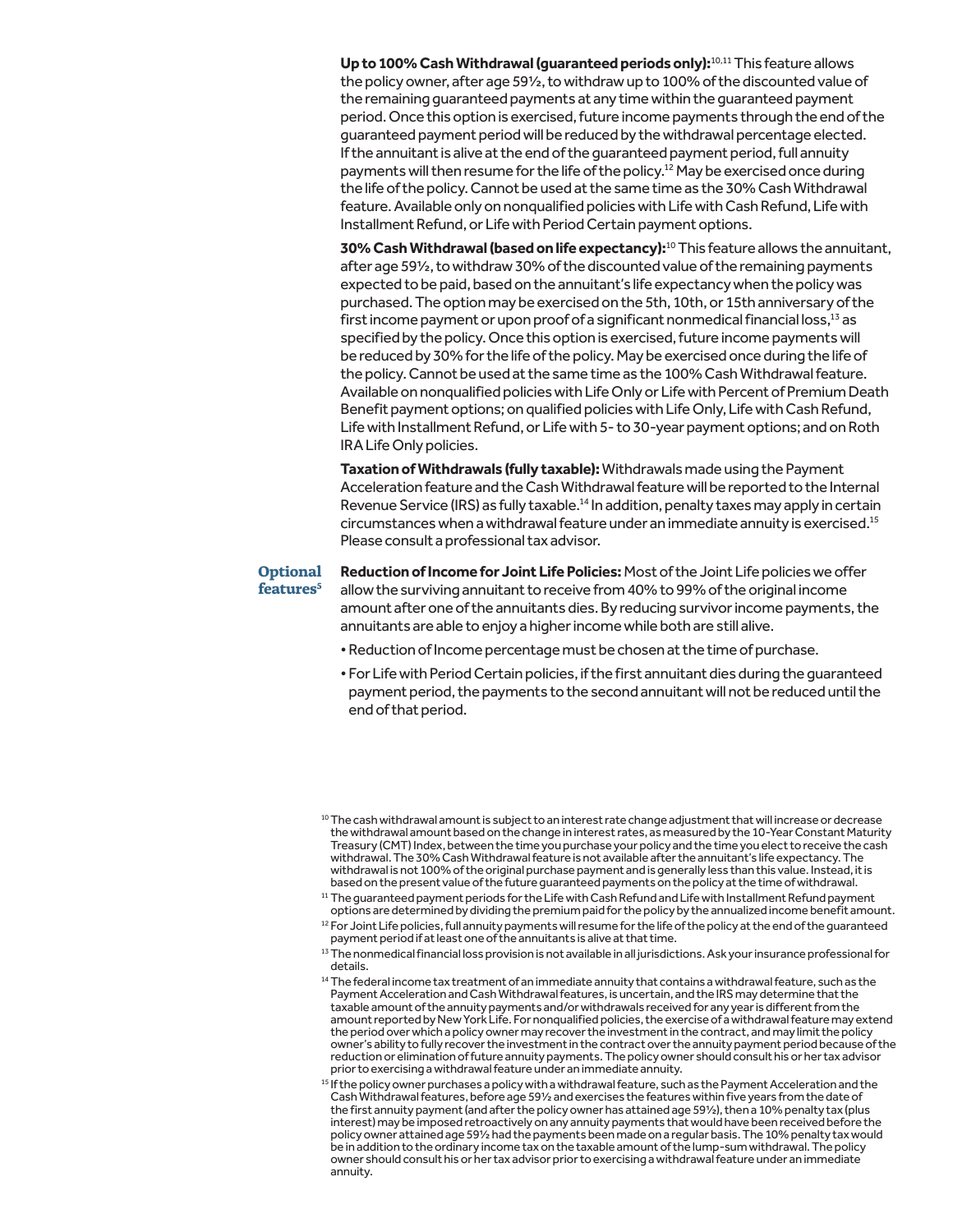- Available on traditional qualified and nonqualified policies.
- For traditional qualified policies with a spouse as the joint annuitant, the owner may elect a Reduction of Income that occurs after the death of the primary annuitant or after the death of either the primary or secondary annuitant. For qualified policies with a non-spouse as the joint annuitant, the Reduction of Income may occur only after the death of the primary annuitant, and if the secondary annuitant predeceases the primary annuitant, 100% of the annuity income payments will continue as long as the primary annuitant is still living.
- Not available on Joint Life with Cash Refund or Installment Refund policies, or Joint Life policies with the Changing Needs Option or the Income Enhancement Option.

**Annual Increase Option:** Allows most policy owners to have their initial income start lower but have payments increase each year by 1% to 10% (depending on percentage chosen). Structuring payments this way may help neutralize the impact of inflation as living expenses increase over time.

- Must be elected at the time of purchase.
- Increase will begin one year after the first income payment.
- Policy owner must be at least 59½ at the time of the first payment.
- Payments for the same premium will initially be smaller than for policies without this feature and will increase each year at the percent chosen.
- Not available with Changing Needs Option or Income Enhancement Option.
- Available on qualified and nonqualified policies.

**Changing Needs Option:** Allows the policy owner the opportunity to decide, at issue, to have income payments adjusted at a particular point in the future. This option may be attractive to a policy owner who foresees needs changing over time.

- Allows a onetime increase of 1% to 400% (up to five times the original income payment) or a onetime decrease of 1% to 50% (down to one-half of the original income payment). The increase or reduction may begin on, or anytime after, the third anniversary of the income start date.
- Must be elected at the time of purchase and the exact date and percentage of Changing Needs must also be determined at the time of purchase.
- Policy owner must be at least age 59½ at the time of the first income payment.
- Annuitant (or younger annuitant, for a Joint Life policy) must be age 80 or younger at the time of purchase, and the onetime adjustment to income payments must occur prior to the annuitant's (or younger annuitant's) 91st birthday.
- Available only on nonqualified policies in jurisdictions where approved.
- Not available with the Reduction of Income for Joint Life, Annual Increase, or Income Enhancement Options, and not available in all jurisdictions.

**Income Enhancement Option:** Provides the policy owner with an opportunity to increase income benefits, if interest rates rise, even though the annuity was purchased in a lower interest-rate environment. This option works in conjunction with a benchmark interest rate index to provide a potential onetime increase in income payments going forward after the policy's fifth anniversary. If the benchmark index is at least 2 percentage points higher on the policy's fifth anniversary, annuity income will increase automatically to reflect the higher interest rate.<sup>16</sup> The increase amount is fixed when the policy is issued, so you will know exactly when and by how much the payments may potentially increase.<sup>17</sup>

<sup>&</sup>lt;sup>16</sup> The higher income benefit will be paid if the 10-Year CMT Index in the third full week of the calendar month immediately preceding the fifth policy anniversary is at least 2 percentage points higher than the 10-Year CMT Index in the third full week of the calendar month immediately preceding the policy date. The higher income benefit would begin on the first scheduled payment after the fifth policy anniversary.

<sup>&</sup>lt;sup>17</sup> If, on the fifth policy anniversary, the benchmark index has not increased sufficiently, the payee will not receive the increase in payments but will continue to receive the original, guaranteed income payment amount.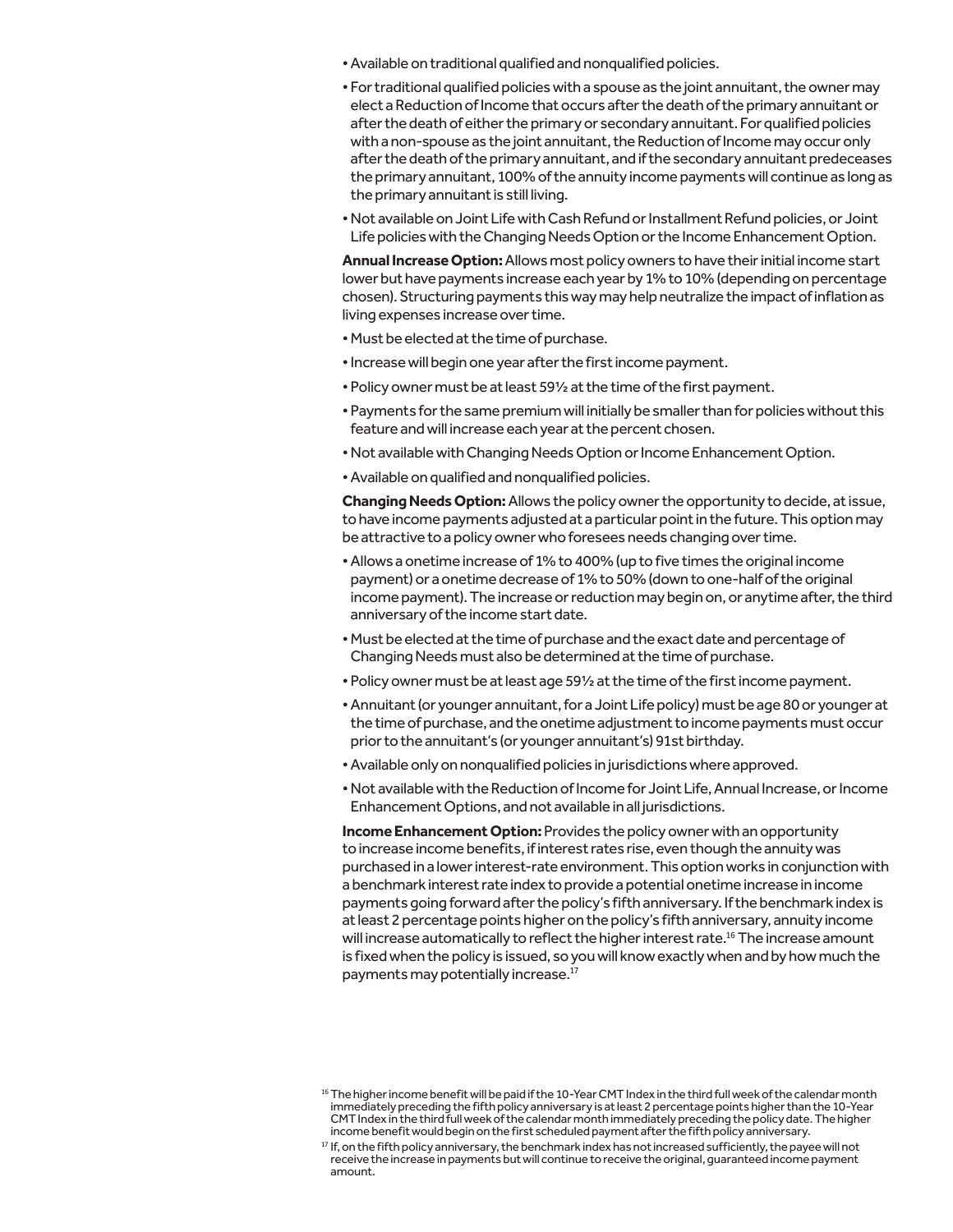- Available only on nonqualified policies.
- Must elect at the time of purchase.
- Annuitant (or younger annuitant, for a Joint Life policy) must be 75 or younger at the time the policy is issued and the policy owner must be at least 59½ at the time of the first income payment.
- Not available with the Reduction of Income for Joint Life policies, Changing Needs Option, or Annual Increase Option.
- **Roth IRA** Roth IRAs are funded with "after-tax" dollars. The Guaranteed Lifetime Income Annuity Roth IRA payments and death benefit amount are tax free. To purchase the Guaranteed Lifetime Income Annuity II Roth IRA, the annuitant(s) must: (1) have a Roth IRA of any amount in place for at least five calendar years before the calendar year in which income payments start (this Roth IRA does not have to be used to fund the Roth IRA income annuity); and (2) be at least age 591/2.<sup>18</sup> Joint annuitants must be spouses.

**For more information** Talk to your agent today about your current situation to find out how the New York Life Guaranteed Lifetime Income Annuity II can fit into your strategy.

For most jurisdictions, the policy form number for the New York Life Guaranteed Lifetime Income Annuity II is ICC11-P103 (it may be 211-P103). State variations may apply.

<sup>18</sup> The Internal Revenue Code provides that a Roth IRA is not subject to the Required Minimum Distribution ("RMD") rules during the life of the Roth IRA owner, but is subject to the RMD rules after the owner's death. Accordingly, the New York Life Guaranteed Lifetime Income Annuity II Roth IRA provides that any amounts payable to a beneficiary after the policy owner's death must be made in accordance with the RMD rules, not withstanding any inconsistent provision in the contract. This may affect the amount otherwise payable to a beneficiary. If, at the time of the policy owner's death, the remaining guaranteed period under a Life with Period Certain Option is longer than the beneficiary's life expectancy (determined under the IRS Single Life Table), NYLIAC will commute all of the future guaranteed payments.